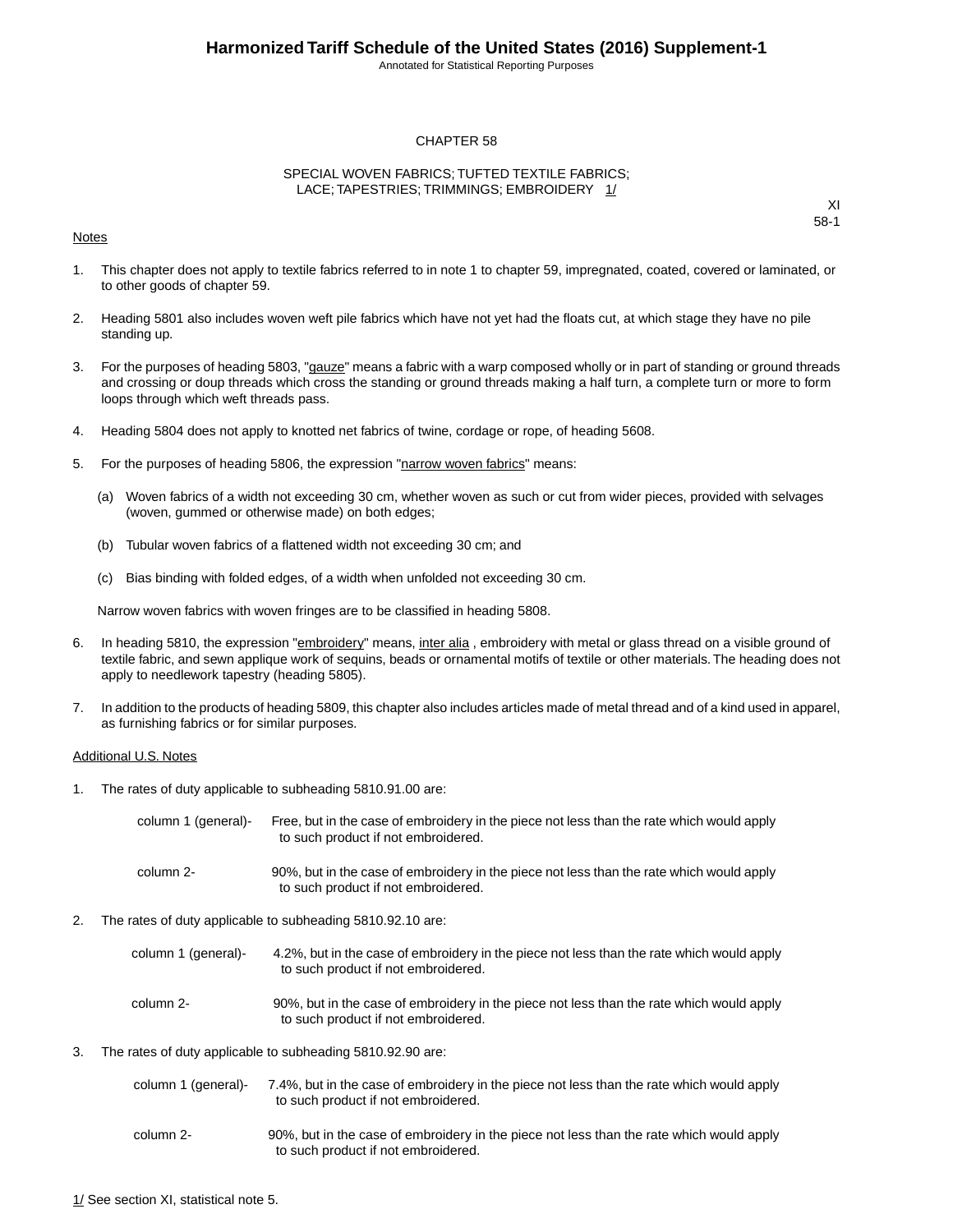Annotated for Statistical Reporting Purposes

Additional U.S. Notes (con.) XI 58-2

- 4. The rates of duty applicable to subheading 5810.99.10 are:
	- 7.4%, but in the case of embroidery in the piece not less than the rate which would apply to such product if not embroidered. column 1 (general)-
	- 90%, but in the case of embroidery in the piece not less than the rate which would apply to such product if not embroidered. column 2-
- 5. The rates of duty applicable to subheading 5810.99.90 are:
	- 4.2%, but in the case of embroidery in the piece not less than the rate which would apply to such product if not embroidered. column 1 (general)-
	- 90%, but in the case of embroidery in the piece not less than the rate which would apply to such product if not embroidered. column 2-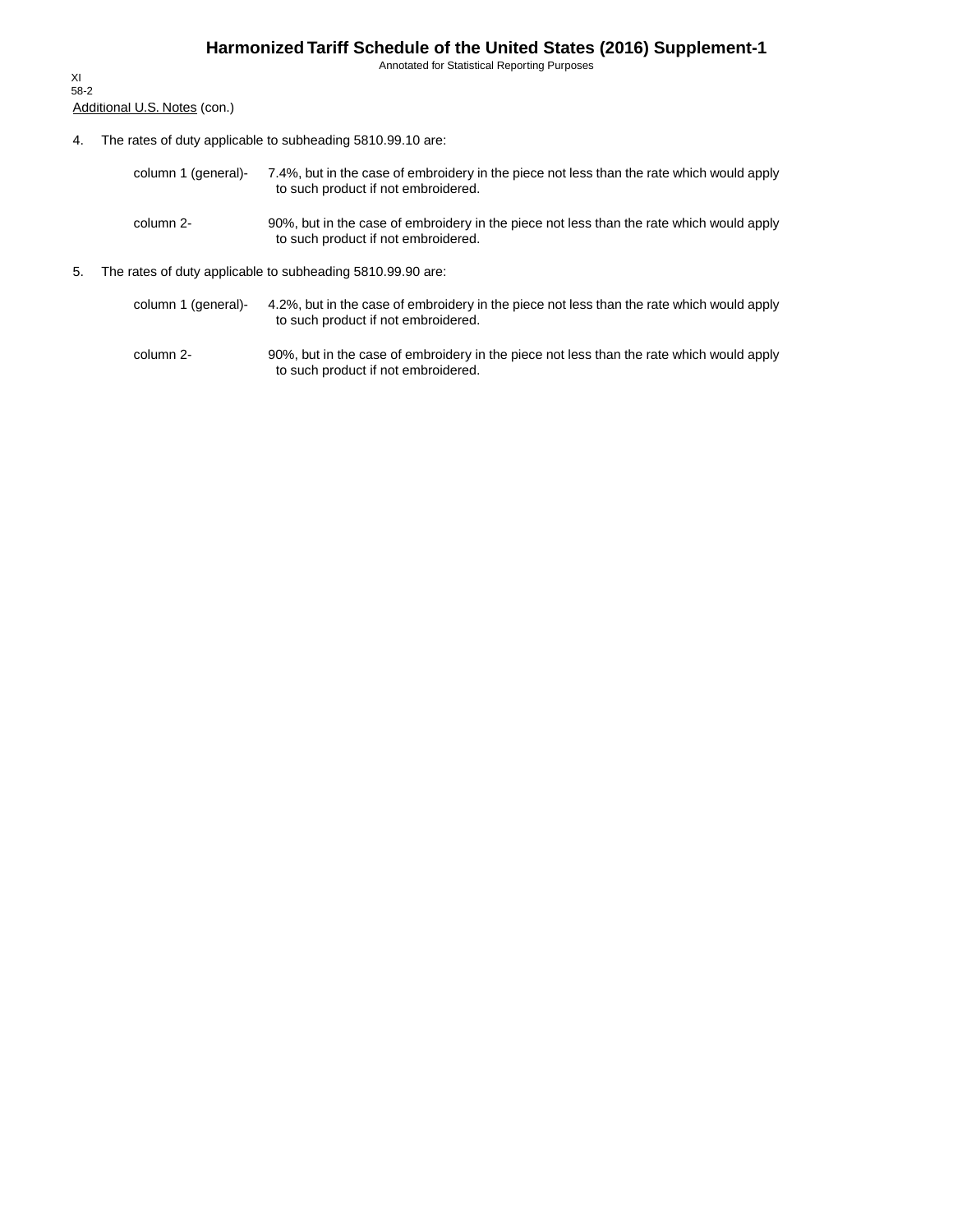Annotated for Statistical Reporting Purposes

| Heading/      | Stat.       |                                                                | Unit                |         | Rates of Duty                        |       |
|---------------|-------------|----------------------------------------------------------------|---------------------|---------|--------------------------------------|-------|
| Subheading    | Suf-<br>fix | <b>Article Description</b>                                     | of<br>Quantity      | General | 1<br>Special                         | 2     |
| 5801          |             | Woven pile fabrics and chenille fabrics, other than fabrics of |                     |         |                                      |       |
|               |             | heading 5802 or 5806:                                          |                     |         |                                      |       |
| 5801.10.00 00 |             |                                                                | m <sup>2</sup> Free |         |                                      | 61.5% |
|               |             |                                                                | kg                  |         |                                      |       |
|               |             | Of cotton:                                                     |                     |         |                                      |       |
| 5801.21.00 00 |             |                                                                |                     |         | Free (AU, BH, CA,                    | 50%   |
|               |             |                                                                | kg                  |         | CL, CO, IL, JO,<br>KR, MA, MX, OM,   |       |
|               |             |                                                                |                     |         | P, PA, PE, SG)                       |       |
| 5801.22       |             | Cut corduroy:                                                  |                     |         |                                      |       |
| 5801.22.10 00 |             |                                                                |                     |         | Free (AU, BH, CA,                    | 50%   |
|               |             |                                                                | kg                  |         | CL, CO, IL, JO,                      |       |
|               |             |                                                                |                     |         | KR, MA, MX, OM,                      |       |
|               |             |                                                                |                     |         | P, PA, PE, SG)                       |       |
| 5801.22.90 00 |             |                                                                |                     | .20.2%  | Free (AU, BH, CA,                    | 50%   |
|               |             |                                                                | kg                  |         | CL, CO, IL, JO,<br>KR, MA, MX, OM,   |       |
|               |             |                                                                |                     |         | P, PA, PE, SG)                       |       |
| 5801.23.00 00 |             |                                                                |                     |         | Free (AU, BH, CA,                    | 44%   |
|               |             |                                                                | kg                  |         | CL, CO, IL, JO,                      |       |
|               |             |                                                                |                     |         | KR, MA, MX, OM,<br>P, PA, PE, SG)    |       |
| 5801.26.00    |             |                                                                |                     |         |                                      |       |
|               | 10          | With chenille yarns on one side only (224) m <sup>2</sup>      |                     | Free    |                                      | 50%   |
|               |             |                                                                | kg                  |         |                                      |       |
|               | 20          |                                                                | m <sup>2</sup>      |         |                                      |       |
|               |             |                                                                | kg                  |         |                                      |       |
| 5801.27       |             | Warp pile fabrics:                                             |                     |         |                                      |       |
| 5801.27.10 00 |             |                                                                | kg                  |         | Free (AU, BH, CA,<br>CL, CO, IL, JO, | 70%   |
|               |             |                                                                |                     |         | KR, MA, MX, OM,                      |       |
|               |             |                                                                |                     |         | P, PA, PE, SG)                       |       |
| 5801.27.50    |             |                                                                |                     |         | Free (AU, BH, CA,                    | 70%   |
|               |             |                                                                |                     |         | CL, CO, IL, JO,                      |       |
|               |             |                                                                |                     |         | KR, MA, MX, OM,                      |       |
|               | 10          | Over 271 grams per square meter (224) m <sup>2</sup>           |                     |         | P, PA, PE, SG)                       |       |
|               |             |                                                                | kg                  |         |                                      |       |
|               | 20          |                                                                | m <sup>2</sup>      |         |                                      |       |
|               |             |                                                                | kg                  |         |                                      |       |
|               |             |                                                                |                     |         |                                      |       |
|               |             |                                                                |                     |         |                                      |       |
|               |             |                                                                |                     |         |                                      |       |
|               |             |                                                                |                     |         |                                      |       |
|               |             |                                                                |                     |         |                                      |       |
|               |             |                                                                |                     |         |                                      |       |
|               |             |                                                                |                     |         |                                      |       |
|               |             |                                                                |                     |         |                                      |       |
|               |             |                                                                |                     |         |                                      |       |
|               |             |                                                                |                     |         |                                      |       |
|               |             |                                                                |                     |         |                                      |       |
|               |             |                                                                |                     |         |                                      |       |
|               |             |                                                                |                     |         |                                      |       |
|               |             |                                                                |                     |         |                                      |       |
|               |             |                                                                |                     |         |                                      |       |
|               |             |                                                                |                     |         |                                      |       |
|               |             |                                                                |                     |         |                                      |       |
|               |             |                                                                |                     |         |                                      |       |
|               |             |                                                                |                     |         |                                      |       |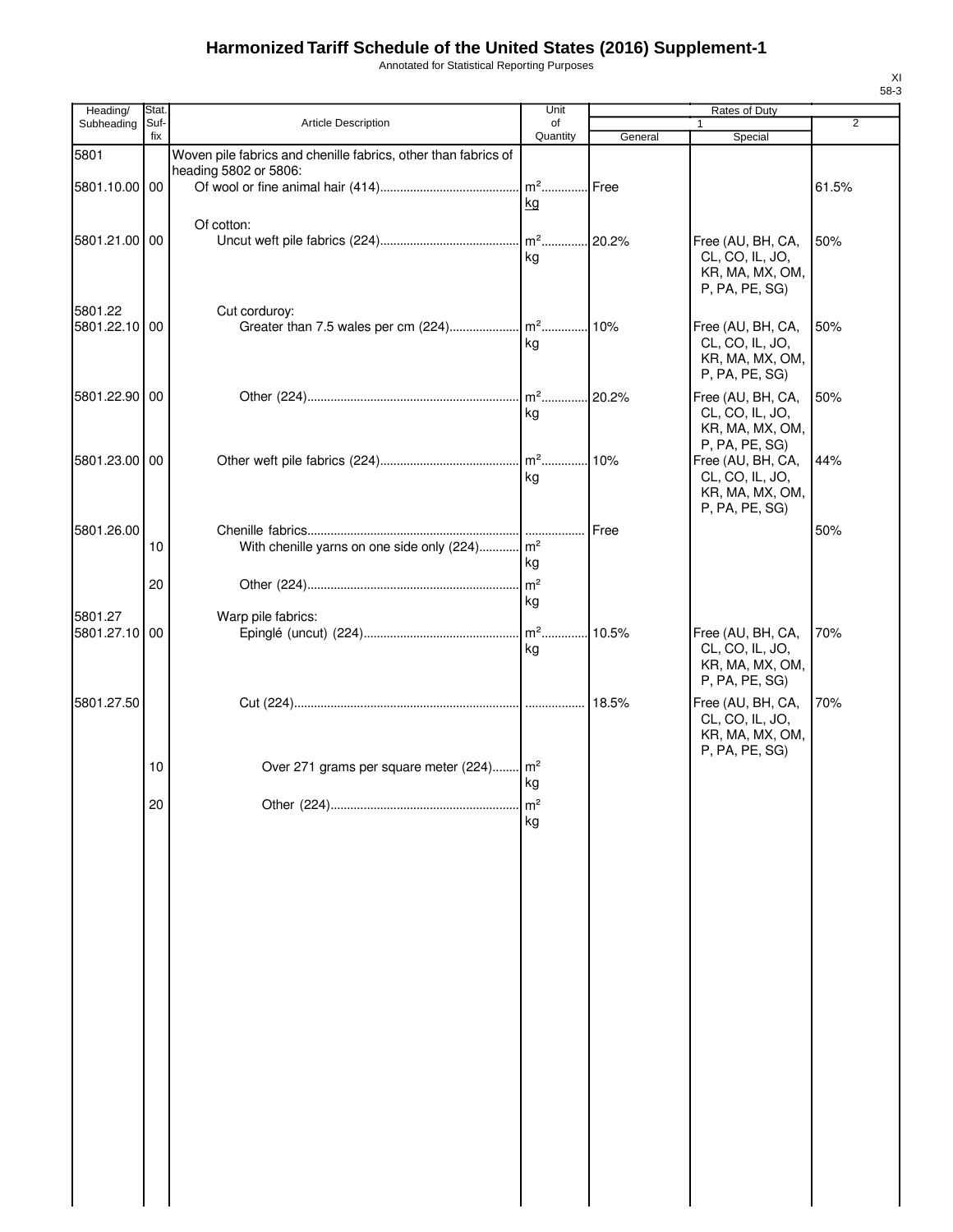Annotated for Statistical Reporting Purposes

| Heading/                 | Stat.       |                                                                                                | Unit                 |         | Rates of Duty                                                                              |       |
|--------------------------|-------------|------------------------------------------------------------------------------------------------|----------------------|---------|--------------------------------------------------------------------------------------------|-------|
| Subheading               | Suf-<br>fix | Article Description                                                                            | of<br>Quantity       | General | Special                                                                                    | 2     |
| 5801 (con.)              |             | Woven pile fabrics and chenille fabrics, other than fabrics of<br>heading 5802 or 5806: (con.) |                      |         |                                                                                            |       |
| 5801.31.00 00            |             | Of man-made fibers:                                                                            | kg                   |         | Free (AU, BH, CA,<br>CL, CO, IL, JO,<br>KR, MA, MX, OM,<br>P, PA, PE, SG)                  | 79.5% |
| 5801.32.00 00            |             |                                                                                                | kg                   |         | Free (AU, BH, CA,<br>CL, CO, IL, JO,<br>KR, MA, MX, OM,<br>P, PA, PE, SG)                  | 79.5% |
| 5801.33.00 00            |             |                                                                                                | kg                   |         | Free (AU, BH, CA,<br>CL, CO, IL, JO,<br>KR, MA, MX, OM,<br>P, PA, PE, SG)                  | 79.5% |
| 5801.36.00               | 10          | With chenille yarns on one side only (224) m <sup>2</sup>                                      |                      | 9.8%    | Free (AU, BH, CA,<br>CL, CO, IL, JO,<br>KR, MA, MX, OM,<br>P, PA, PE, SG)                  | 79.5% |
|                          | 20          |                                                                                                | kg<br>m <sup>2</sup> |         |                                                                                            |       |
| 5801.37<br>5801.37.10 00 |             | Warp pile fabrics:                                                                             | kg<br>kg             |         | Free (AU, BH, CA,<br>CL, CO, IL, JO,<br>KR, MA, MX, OM,<br>P, PA, PE, SG)                  | 79.5% |
| 5801.37.50               |             |                                                                                                |                      | 17.2%   | Free (AU, BH, CA,<br>CL, CO, IL, JO,<br>KR, MA, MX, OM,<br>P, PA, PE, SG)                  | 79.5% |
|                          | 10          | Over 271 grams per square meter (224) m <sup>2</sup>                                           | kg                   |         |                                                                                            |       |
| 5801.90                  | 20          | Of other textile materials:                                                                    | m <sup>2</sup><br>kg |         |                                                                                            |       |
| 5801.90.10 00            |             |                                                                                                | κg                   |         | Free (AU, BH, CA,<br>CL, CO, E <sup>*</sup> , IL, JO<br>KR, MA, MX, OM,<br>P, PA, PE, SG)  | 50%   |
| 5801.90.20               |             |                                                                                                |                      | 2.7%    | Free (AU, BH, CA,<br>CL, CO, E <sup>*</sup> , IL, JO,<br>KR, MA, MX, OM,<br>P, PA, PE, SG) | 70%   |
|                          | 10          | Containing 85 percent or more by weight of silk or                                             | m <sup>2</sup><br>kg |         |                                                                                            |       |
|                          | 90          |                                                                                                | $\mathsf{m}^2$<br>kg |         |                                                                                            |       |
|                          |             |                                                                                                |                      |         |                                                                                            |       |
|                          |             |                                                                                                |                      |         |                                                                                            |       |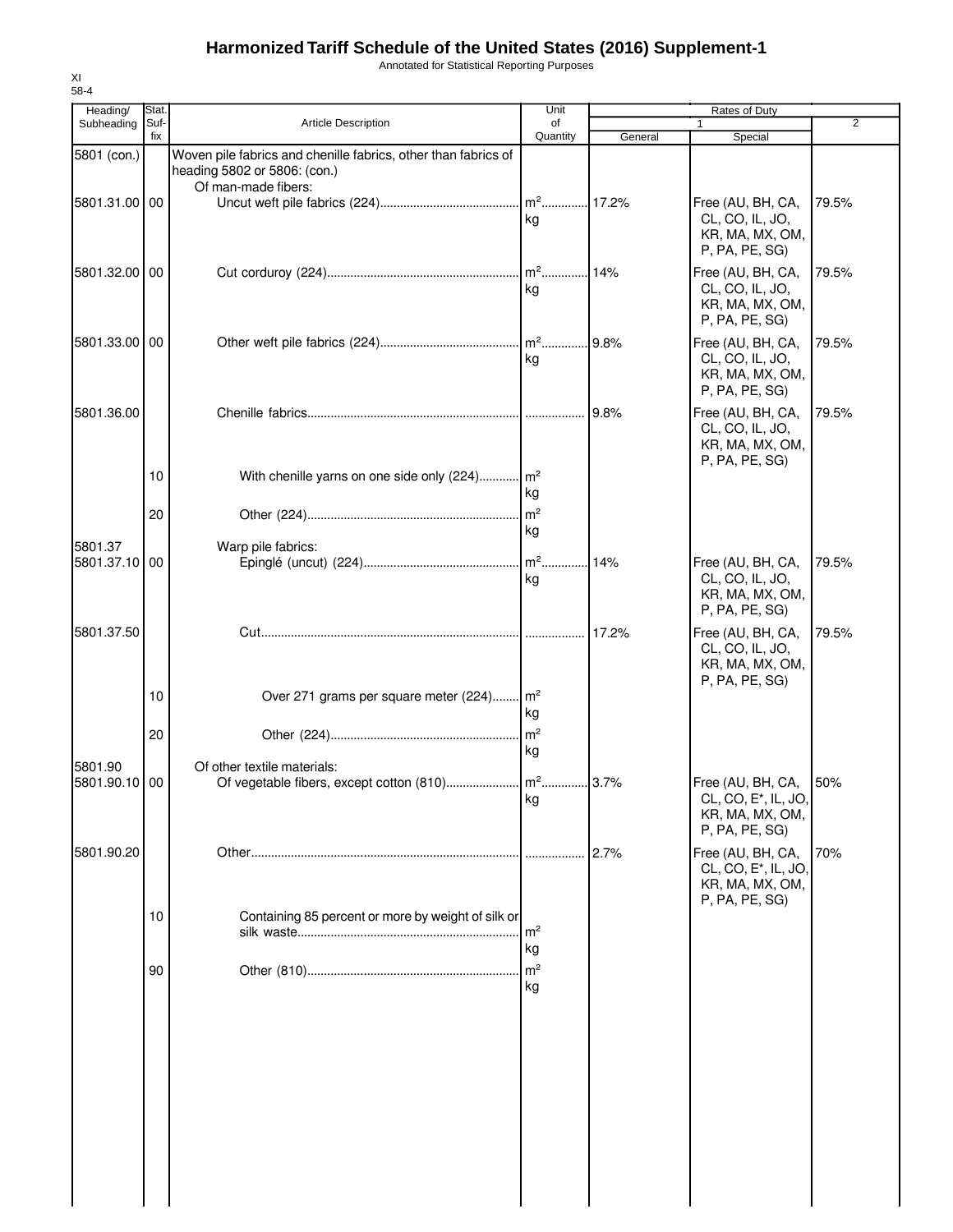Annotated for Statistical Reporting Purposes

| Heading/           | Stat        |                                                                                                                                                                                                                             | Unit                  |         | Rates of Duty                                                                              |                |
|--------------------|-------------|-----------------------------------------------------------------------------------------------------------------------------------------------------------------------------------------------------------------------------|-----------------------|---------|--------------------------------------------------------------------------------------------|----------------|
| Subheading         | Suf-<br>fix | Article Description                                                                                                                                                                                                         | of<br>Quantity        | General | 1<br>Special                                                                               | $\overline{2}$ |
| 5802<br>5802.11.00 | 00          | Terry toweling and similar woven terry fabrics, other than<br>narrow fabrics of heading 5806; tufted textile fabrics, other<br>than products of heading 5703:<br>Terry toweling and similar woven terry fabrics, of cotton: | $m2$                  | 9.8%    | Free (AU, BH, CA,                                                                          | 40%            |
|                    |             |                                                                                                                                                                                                                             | kg                    |         | CL, CO, IL, JO,<br>KR, MA, MX, OM,<br>P, PA, PE, SG)                                       |                |
| 5802.19.00         | 00          |                                                                                                                                                                                                                             | $m2$<br>kg            | 9.4%    | Free (AU, BH, CA,<br>CL, CO, IL, JO,<br>KR, MA, MX, OM,<br>P, PA, PE, SG)                  | 40%            |
| 5802.20.00         |             | Terry toweling and similar woven terry fabrics, of other                                                                                                                                                                    | .                     | 14%     | Free (AU, BH, CA,<br>CL, CO, E <sup>*</sup> , IL, JO,<br>KR, MA, MX, OM,<br>P, PA, PE, SG) | 79.5%          |
|                    | 10          | Containing 85 percent or more by weight of silk or silk                                                                                                                                                                     | m <sup>2</sup><br>kg  |         |                                                                                            |                |
|                    | 20          |                                                                                                                                                                                                                             | m <sup>2</sup><br>kg  |         |                                                                                            |                |
| 5802.30.00         | 90          |                                                                                                                                                                                                                             | kg<br>.               | 6.2%    | Free (AU, BH, CA,                                                                          | 79.5%          |
|                    |             |                                                                                                                                                                                                                             |                       |         | CL, CO, E <sup>*</sup> , IL, JO,<br>KR, MA, MX, OM,<br>P, PA, PE, SG)                      |                |
|                    | 10          | Containing 85 percent or more by weight of silk or silk                                                                                                                                                                     | m <sup>2</sup><br>kg  |         |                                                                                            |                |
|                    | 20          |                                                                                                                                                                                                                             | $\mathsf{Im}^2$<br>kg |         |                                                                                            |                |
|                    | 30<br>90    |                                                                                                                                                                                                                             | kg                    |         |                                                                                            |                |
|                    |             |                                                                                                                                                                                                                             | kg                    |         |                                                                                            |                |
|                    |             |                                                                                                                                                                                                                             |                       |         |                                                                                            |                |
|                    |             |                                                                                                                                                                                                                             |                       |         |                                                                                            |                |
|                    |             |                                                                                                                                                                                                                             |                       |         |                                                                                            |                |
|                    |             |                                                                                                                                                                                                                             |                       |         |                                                                                            |                |
|                    |             |                                                                                                                                                                                                                             |                       |         |                                                                                            |                |
|                    |             |                                                                                                                                                                                                                             |                       |         |                                                                                            |                |
|                    |             |                                                                                                                                                                                                                             |                       |         |                                                                                            |                |
|                    |             |                                                                                                                                                                                                                             |                       |         |                                                                                            |                |
|                    |             |                                                                                                                                                                                                                             |                       |         |                                                                                            |                |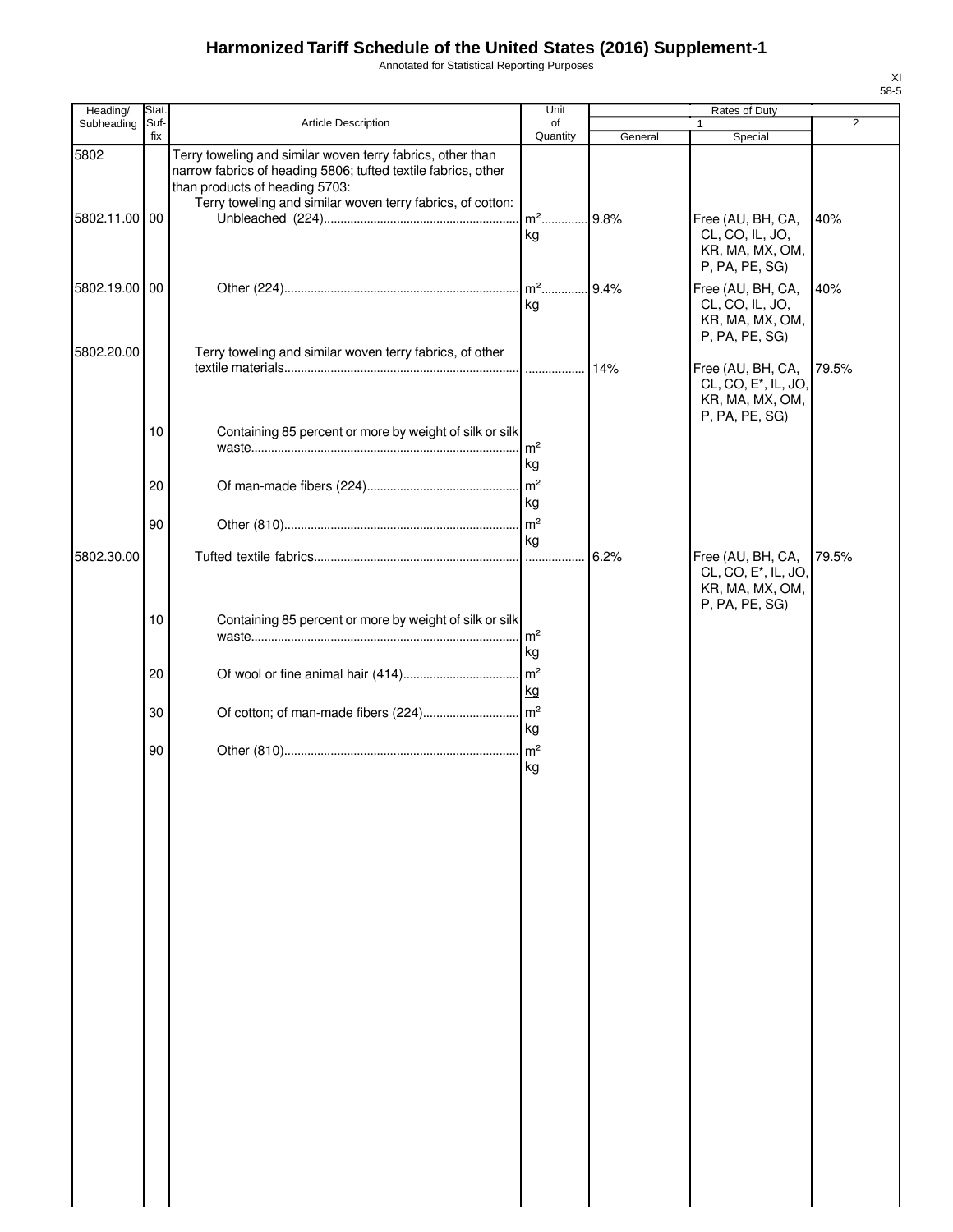Annotated for Statistical Reporting Purposes

| 58-6          |             |                                                     |                |         |                                    |                |
|---------------|-------------|-----------------------------------------------------|----------------|---------|------------------------------------|----------------|
| Heading/      | Stat.       |                                                     | Unit           |         | Rates of Duty                      | $\overline{2}$ |
| Subheading    | Suf-<br>fix | Article Description                                 | of<br>Quantity | General | Special                            |                |
| 5803.00       |             | Gauze, other than narrow fabrics of heading 5806:   |                |         |                                    |                |
| 5803.00.10 00 |             |                                                     | $m2$           | Free    |                                    | 41.75%         |
|               |             |                                                     | kg             |         |                                    |                |
|               |             | Of other textile materials:                         |                |         |                                    |                |
|               |             | Of wool or fine animal hair:                        |                |         |                                    |                |
| 5803.00.20 00 |             | Tapestry fabrics and upholstery fabrics of a weight |                |         |                                    |                |
|               |             |                                                     |                | 7%      | Free (AU, BH, CA,                  | 68.5%          |
|               |             |                                                     | kg             |         | CL, CO, IL, JO,                    |                |
|               |             |                                                     |                |         | KR, MA, MX, OM,<br>P, PA, PE, SG)  |                |
|               |             |                                                     |                |         |                                    |                |
| 5803.00.30 00 |             |                                                     |                | .16.5%  | Free (AU, BH, CA,                  | 68.5%          |
|               |             |                                                     | kg             |         | CL, CO, IL, JO,<br>KR, MA, MX, OM, |                |
|               |             |                                                     |                |         | P, PA, PE, SG)                     |                |
| 5803.00.40 00 |             |                                                     |                |         |                                    | 35%            |
|               |             |                                                     | kg             |         |                                    |                |
| 5803.00.50 00 |             |                                                     |                |         |                                    | 81%            |
|               |             |                                                     | kg             |         |                                    |                |
| 5803.00.90    |             |                                                     |                | Free    |                                    | 60%            |
|               | 10          | Containing 85 percent or more by weight of silk or  |                |         |                                    |                |
|               |             |                                                     | $\mathsf{m}^2$ |         |                                    |                |
|               |             |                                                     | kg             |         |                                    |                |
|               | 90          |                                                     |                |         |                                    |                |
|               |             |                                                     | kg             |         |                                    |                |
|               |             |                                                     |                |         |                                    |                |
|               |             |                                                     |                |         |                                    |                |
|               |             |                                                     |                |         |                                    |                |
|               |             |                                                     |                |         |                                    |                |
|               |             |                                                     |                |         |                                    |                |
|               |             |                                                     |                |         |                                    |                |
|               |             |                                                     |                |         |                                    |                |
|               |             |                                                     |                |         |                                    |                |
|               |             |                                                     |                |         |                                    |                |
|               |             |                                                     |                |         |                                    |                |
|               |             |                                                     |                |         |                                    |                |
|               |             |                                                     |                |         |                                    |                |
|               |             |                                                     |                |         |                                    |                |
|               |             |                                                     |                |         |                                    |                |
|               |             |                                                     |                |         |                                    |                |
|               |             |                                                     |                |         |                                    |                |
|               |             |                                                     |                |         |                                    |                |
|               |             |                                                     |                |         |                                    |                |
|               |             |                                                     |                |         |                                    |                |
|               |             |                                                     |                |         |                                    |                |
|               |             |                                                     |                |         |                                    |                |
|               |             |                                                     |                |         |                                    |                |
|               |             |                                                     |                |         |                                    |                |
|               |             |                                                     |                |         |                                    |                |
|               |             |                                                     |                |         |                                    |                |
|               |             |                                                     |                |         |                                    |                |
|               |             |                                                     |                |         |                                    |                |
|               |             |                                                     |                |         |                                    |                |
|               |             |                                                     |                |         |                                    |                |
|               |             |                                                     |                |         |                                    |                |
|               |             |                                                     |                |         |                                    |                |
|               |             |                                                     |                |         |                                    |                |
|               |             |                                                     |                |         |                                    |                |
|               |             |                                                     |                |         |                                    |                |
|               |             |                                                     |                |         |                                    |                |

XI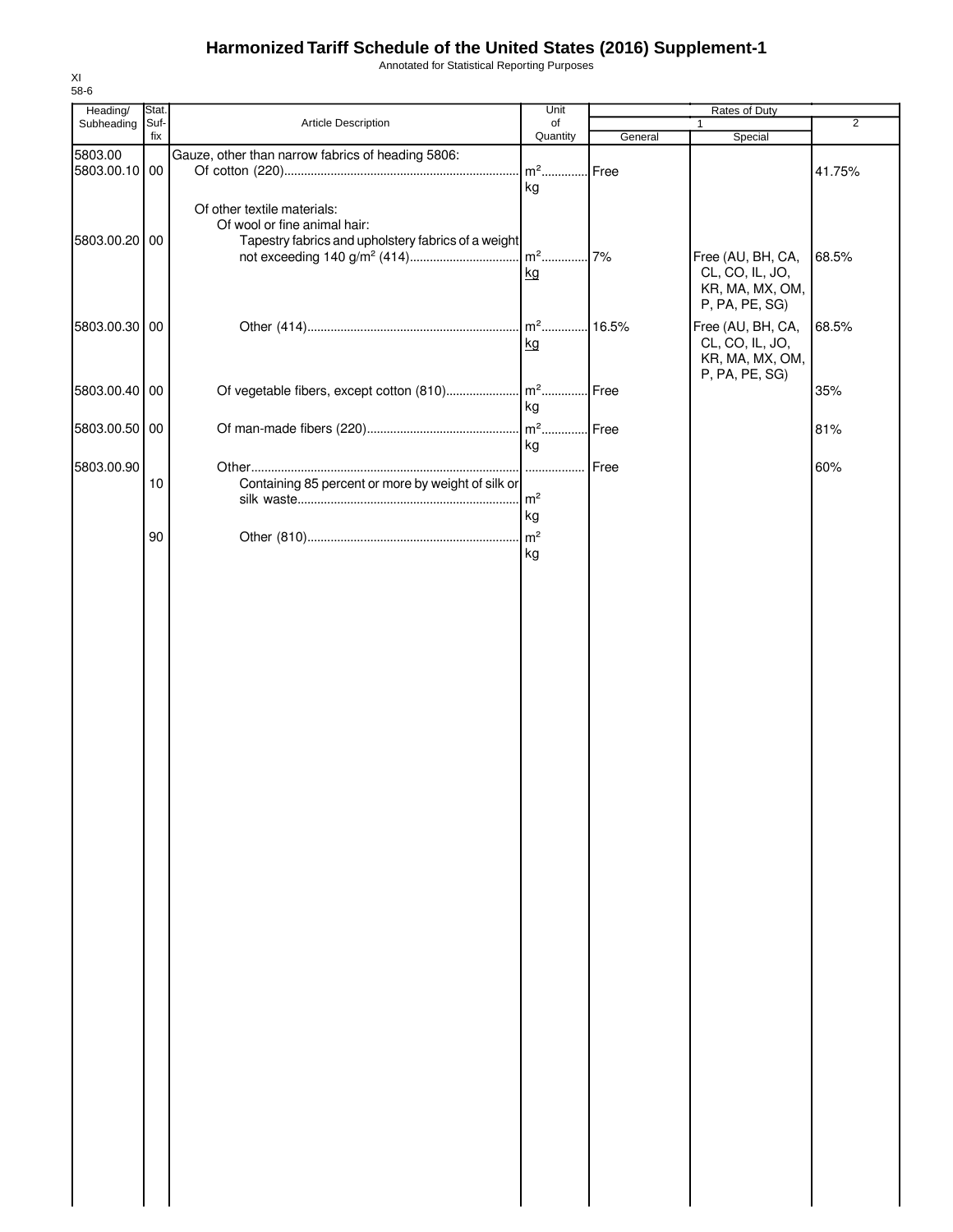Annotated for Statistical Reporting Purposes

| Heading/                         | Stat.          |                                                                                                                                                                                                                 | Unit           |         | Rates of Duty                                                                              |                |
|----------------------------------|----------------|-----------------------------------------------------------------------------------------------------------------------------------------------------------------------------------------------------------------|----------------|---------|--------------------------------------------------------------------------------------------|----------------|
| Subheading                       | Suf-<br>fix    | Article Description                                                                                                                                                                                             | of<br>Quantity | General | $\mathbf{1}$<br>Special                                                                    | $\overline{2}$ |
| 5804<br>5804.10<br>5804.10.10 00 |                | Tulles and other net fabrics, not including woven, knitted or<br>crocheted fabrics; lace in the piece, in strips or in motifs, other<br>than fabrics of headings 6002 to 6006:<br>Tulles and other net fabrics: |                |         | Free (AU, BH, CA,<br>CL, CO, IL, JO,<br>KR, MA, MX, OM,                                    | 90%            |
| 5804.10.90                       | 10             | Containing 85 percent or more by weight of silk or                                                                                                                                                              |                | Free    | P, PA, PE, SG)                                                                             | 90%            |
|                                  | 90             |                                                                                                                                                                                                                 |                |         |                                                                                            |                |
|                                  |                | Mechanically made lace:                                                                                                                                                                                         |                |         |                                                                                            |                |
| 5804.21.00 00                    |                |                                                                                                                                                                                                                 |                |         | Free (AU, BH, CA,<br>CL, CO, IL, JO,<br>KR, MA, MX, OM,<br>P, PA, PE, SG)                  | 90%            |
| 5804.29                          |                | Of other textile materials:                                                                                                                                                                                     |                |         |                                                                                            |                |
| 5804.29.10 00                    |                |                                                                                                                                                                                                                 |                |         | Free (AU, BH, CA,<br>CL, CO, IL, JO,<br>KR, MA, MX, OM,<br>P, PA, PE, SG)                  | 90%            |
| 5804.29.90                       |                |                                                                                                                                                                                                                 |                | 5%      | Free (AU, BH, CA,<br>CL, CO, E <sup>*</sup> , IL, JO,<br>KR, MA, MX, OM,<br>P, PA, PE, SG) | 90%            |
|                                  | 10             | Containing 85 percent or more by weight of                                                                                                                                                                      |                |         |                                                                                            |                |
|                                  |                |                                                                                                                                                                                                                 |                |         |                                                                                            |                |
| 5804.30.00                       | 90             |                                                                                                                                                                                                                 |                |         | Free (AU, BH, CA,                                                                          | 90%            |
|                                  | 10<br>20<br>90 | Containing 85 percent or more by weight of silk or silk                                                                                                                                                         | . kg           |         | CL, CO, E <sup>*</sup> , IL, JO,<br>KR, MA, MX, OM,<br>P, PA, PE, SG)                      |                |
|                                  |                |                                                                                                                                                                                                                 |                |         |                                                                                            |                |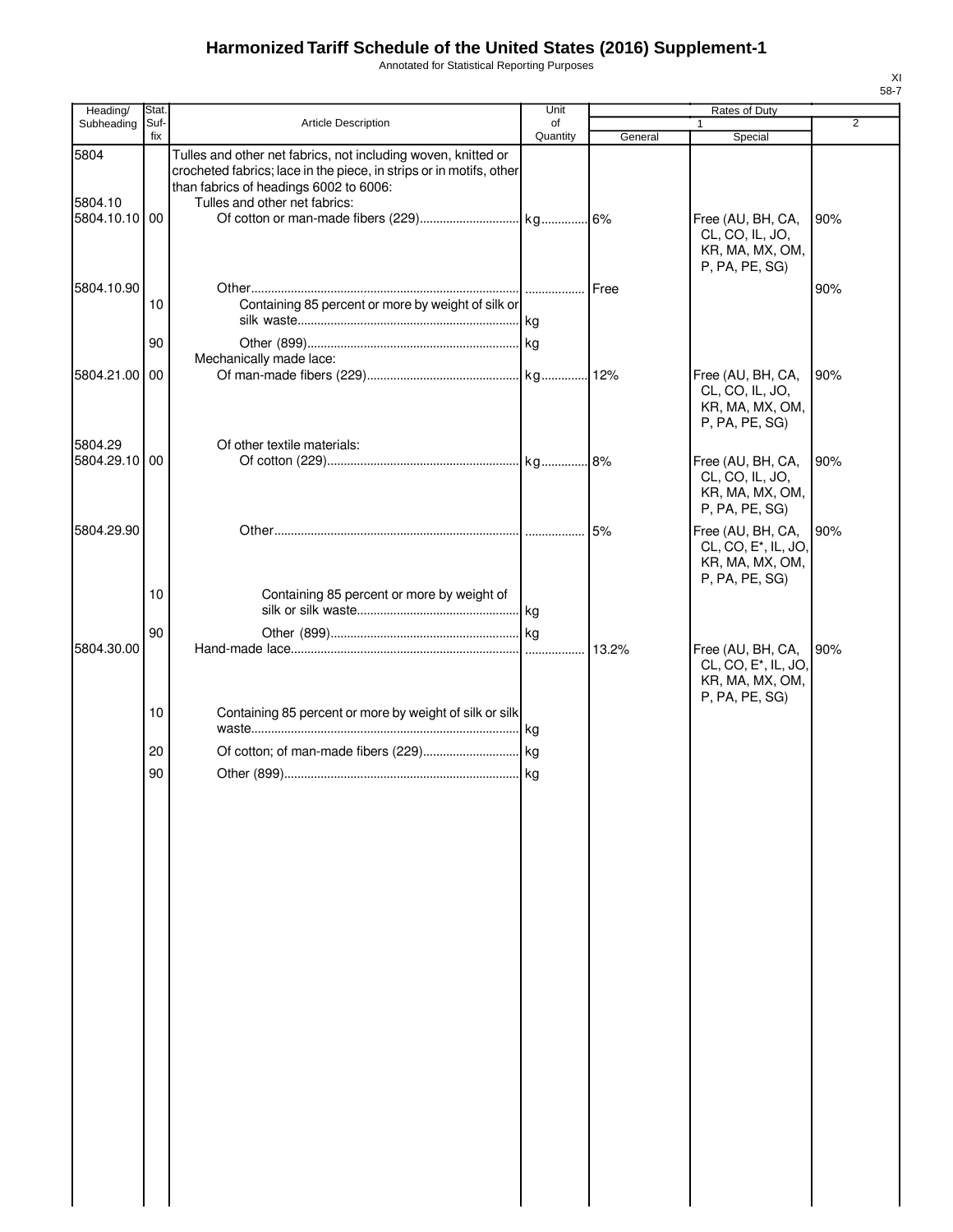Annotated for Statistical Reporting Purposes

| Heading/                 | Stat.       |                                                                                                                                                                                                                                                                     | Unit                       |         | Rates of Duty                                                                                          |                |
|--------------------------|-------------|---------------------------------------------------------------------------------------------------------------------------------------------------------------------------------------------------------------------------------------------------------------------|----------------------------|---------|--------------------------------------------------------------------------------------------------------|----------------|
| Subheading               | Suf-<br>fix | Article Description                                                                                                                                                                                                                                                 | of<br>Quantity             | General | 1.<br>Special                                                                                          | $\overline{2}$ |
| 5805.00<br>5805.00.10 00 |             | Hand-woven tapestries of the type Gobelins, Flanders,<br>Aubusson, Beauvais and the like, and needle-worked tapestries<br>(for example, petit point, cross stitch), whether or not made<br>up:<br>Hand-woven tapestries fit only for use as wall hangings<br>Other: | $m2$<br>kg                 | Free    |                                                                                                        | Free           |
| 5805.00.20 00            |             | Of wool or fine animal hair:<br>Certified hand-loomed and folklore products                                                                                                                                                                                         | $\mathsf{Im}^2$<br>kg      | l Free  |                                                                                                        | 64.5%          |
| 5805.00.25               | -00         |                                                                                                                                                                                                                                                                     | m <sup>2</sup> Free 1/     |         |                                                                                                        | 64.5%          |
| 5805.00.30 00            |             |                                                                                                                                                                                                                                                                     | kg<br>m <sup>2</sup> Free  |         |                                                                                                        | 40%            |
| 5805.00.40               | 10          |                                                                                                                                                                                                                                                                     | kg<br>m <sup>2</sup>       | Free 1/ |                                                                                                        | 74%            |
|                          | 90          |                                                                                                                                                                                                                                                                     | kg<br>m <sup>2</sup><br>kg |         |                                                                                                        |                |
| 5806                     |             | Narrow woven fabrics, other than goods of heading 5807;<br>narrow fabrics consisting of warp without weft assembled by<br>means of an adhesive (bolducs):                                                                                                           |                            |         |                                                                                                        |                |
| 5806.10                  |             | Woven pile fabrics (including terry toweling and similar<br>terry fabrics) and chenille fabrics:                                                                                                                                                                    |                            |         |                                                                                                        |                |
| 5806.10.10 00            |             |                                                                                                                                                                                                                                                                     |                            |         | Free (AU, BH, CA,<br>CL, CO, IL, JO,<br>KR, MA, MX, OM,<br>P, PA, PE, SG)                              | 62.5%          |
| 5806.10.24 00            |             | Of man-made fibers:                                                                                                                                                                                                                                                 |                            |         | Free (AU, BH, CA,<br>CL, CO, IL, JO,<br>KR, MA, MX, OM,<br>P, PA, PE, SG)                              | 68.5%          |
| 5806.10.28               | 00          |                                                                                                                                                                                                                                                                     |                            |         | Free (AU, BH, CA,<br>CL, CO, IL, JO,<br>KR, MA, MX, OM,                                                | 68.5%          |
| 5806.10.30               |             |                                                                                                                                                                                                                                                                     |                            | 13.8%   | P, PA, PE, SG)<br>Free (AU, BH, CA,<br>CL, CO, E <sup>*</sup> , IL, JO,<br>KR, MA, MX, OM,             | 59%            |
|                          | 10          | Containing 85 percent or more by weight of silk or                                                                                                                                                                                                                  |                            |         | P, PA, PE, SG)                                                                                         |                |
| 5806.20.00               | 20<br>90    | Other woven fabrics, containing by weight 5 percent or                                                                                                                                                                                                              |                            |         |                                                                                                        |                |
|                          |             |                                                                                                                                                                                                                                                                     |                            | 7%      | Free (AU, BH, CA,<br>CL, CO, E <sup>*</sup> , IL, JO,<br>MA, MX, OM, P,<br>PA, PE, SG)<br>$3.5\%$ (KR) | 60%            |
|                          | 10<br>90    |                                                                                                                                                                                                                                                                     |                            |         |                                                                                                        |                |
|                          |             |                                                                                                                                                                                                                                                                     |                            |         |                                                                                                        |                |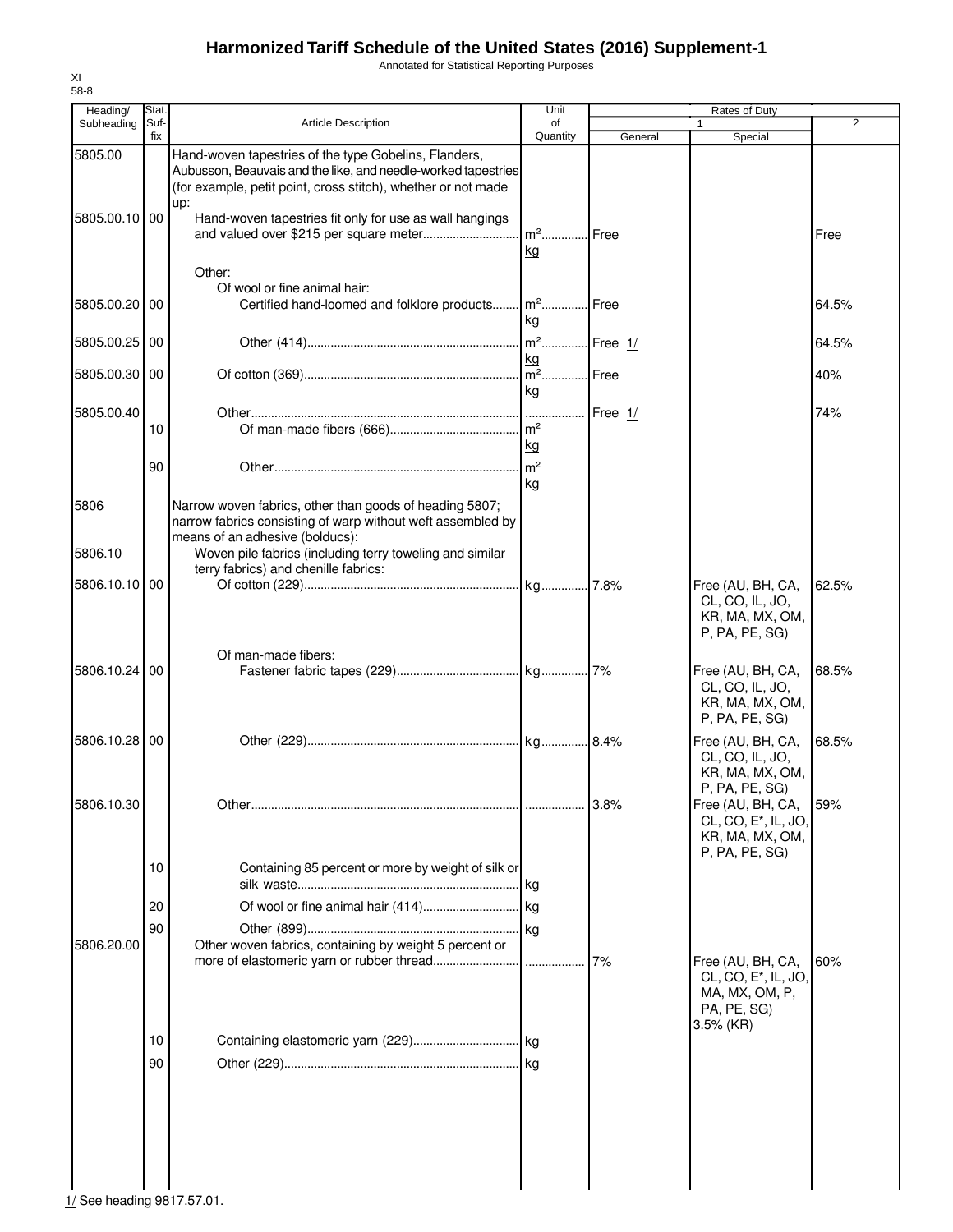Annotated for Statistical Reporting Purposes

| Heading/              | <b>Stat</b> |                                                                                                                                                                                          | Unit     |         | Rates of Duty                                                                              |       |
|-----------------------|-------------|------------------------------------------------------------------------------------------------------------------------------------------------------------------------------------------|----------|---------|--------------------------------------------------------------------------------------------|-------|
| Subheading            | Suf-        | <b>Article Description</b>                                                                                                                                                               | of       |         |                                                                                            | 2     |
|                       | fix         |                                                                                                                                                                                          | Quantity | General | Special                                                                                    |       |
| 5806 (con.)           |             | Narrow woven fabrics, other than goods of heading 5807;<br>narrow fabrics consisting of warp without weft assembled by<br>means of an adhesive (bolducs): (con.)<br>Other woven fabrics: |          |         |                                                                                            |       |
| 5806.31.00 00         |             |                                                                                                                                                                                          |          |         | Free (AU, BH, CA,<br>CL, CO, IL, JO,<br>KR, MA, MX, OM,                                    | 35%   |
|                       |             |                                                                                                                                                                                          |          |         | P, PA, PE, SG)                                                                             |       |
| 5806.32<br>5806.32.10 |             | Of man-made fibers:                                                                                                                                                                      |          | 6%      | Free (AU, BH, CA,<br>CL, CO, IL, JO,<br>KR, MA, MX, OM,                                    | 76.5% |
|                       |             |                                                                                                                                                                                          |          |         | P, PA, PE, SG)                                                                             |       |
|                       | 10          | Suitable for the manufacture of typewriter or<br>similar ribbons of heading 9612 (621) kg                                                                                                |          |         |                                                                                            |       |
|                       |             | Other:<br>Of a width not exceeding 12 cm:<br>Of polyester:                                                                                                                               |          |         |                                                                                            |       |
|                       | 20          | With woven selvedge:<br>Containing wire in selvedge                                                                                                                                      |          |         |                                                                                            |       |
|                       |             |                                                                                                                                                                                          |          |         |                                                                                            |       |
|                       | 30          |                                                                                                                                                                                          |          |         |                                                                                            |       |
|                       | 40          |                                                                                                                                                                                          |          |         |                                                                                            |       |
|                       |             | Of nylon:                                                                                                                                                                                |          |         |                                                                                            |       |
|                       | 50          | With woven selvedge:<br>Containing wire in selvedge                                                                                                                                      |          |         |                                                                                            |       |
|                       | 60          |                                                                                                                                                                                          |          |         |                                                                                            |       |
|                       | 70          |                                                                                                                                                                                          |          |         |                                                                                            |       |
|                       | 80          |                                                                                                                                                                                          |          |         |                                                                                            |       |
| 5806.32.20            | 95<br>00    |                                                                                                                                                                                          |          |         | Free (AU, BH, CA,                                                                          | 84%   |
|                       |             |                                                                                                                                                                                          |          |         | CL, CO, IL, JO,<br>KR, MA, MX, OM,<br>P, PA, PE, SG)                                       |       |
| 5806.39<br>5806.39.10 | 00          | Of other textile materials:                                                                                                                                                              |          |         | Free (AU, BH, CA,                                                                          | 59%   |
|                       |             |                                                                                                                                                                                          |          |         | CL, CO, IL, JO,<br>KR, MA, MX, OM,<br>P, PA, PE, SG)                                       |       |
| 5806.39.20 00         |             | Of vegetable fibers, except cotton (899) kg 4.9%                                                                                                                                         |          |         | Free (AU, BH, CA,<br>CL, CO, E <sup>*</sup> , IL, JO,<br>KR, MA, MX, OM,<br>P, PA, PE, SG) | 35%   |
| 5806.39.30            |             |                                                                                                                                                                                          |          | Free    |                                                                                            | 65%   |
|                       | 10          | Containing 85 percent or more by weight of                                                                                                                                               |          |         |                                                                                            |       |
|                       |             | Other:                                                                                                                                                                                   |          |         |                                                                                            |       |
|                       | 20          |                                                                                                                                                                                          |          |         |                                                                                            |       |
| 5806.40.00            | 80<br>00    | Fabrics consisting of warp without weft assembled by                                                                                                                                     |          |         |                                                                                            |       |
|                       |             |                                                                                                                                                                                          |          |         | Free (AU, BH, CA,                                                                          | 83.5% |
|                       |             |                                                                                                                                                                                          |          |         | CL, CO, E*, IL, JO,<br>KR, MA, MX, OM,<br>P, PA, PE, SG)                                   |       |
|                       |             |                                                                                                                                                                                          |          |         |                                                                                            |       |
|                       |             |                                                                                                                                                                                          |          |         |                                                                                            |       |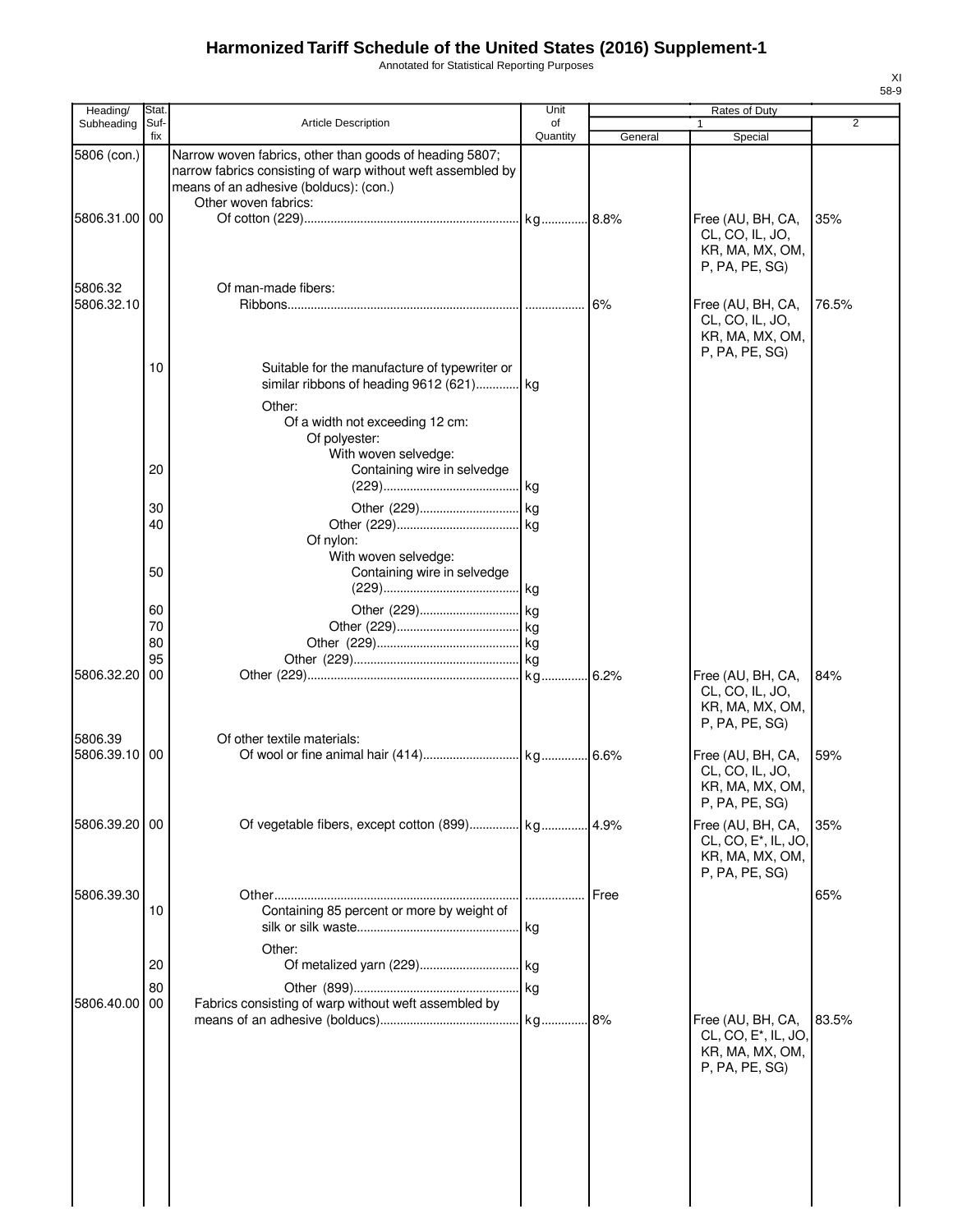Annotated for Statistical Reporting Purposes

| Heading/   | Stat.       |                                                                  | Unit           |         | Rates of Duty                                         |                |
|------------|-------------|------------------------------------------------------------------|----------------|---------|-------------------------------------------------------|----------------|
| Subheading | Suf-<br>fix | <b>Article Description</b>                                       | of<br>Quantity | General | Special                                               | $\overline{2}$ |
| 5807       |             | Labels, badges and similar articles of textile materials, in the |                |         |                                                       |                |
|            |             | piece, in strips or cut to shape or size, not embroidered:       |                |         |                                                       |                |
| 5807.10    |             | Woven:                                                           |                |         |                                                       |                |
| 5807.10.05 |             | Labels:                                                          |                |         | Free (AU, BH, CA,                                     | 71.5%          |
|            |             |                                                                  |                |         | CL, CO, IL, JO,                                       |                |
|            |             |                                                                  |                |         | KR, MA, MX, OM,                                       |                |
|            |             |                                                                  |                |         | P, PA, PE, SG)                                        |                |
|            | 10          |                                                                  |                |         |                                                       |                |
| 5807.10.15 | 20<br>00    |                                                                  |                |         | Free (AU, BH, CA,                                     |                |
|            |             |                                                                  |                | .4.5%   | CL, CO, E <sup>*</sup> , IL, JO,                      | 71.5%          |
|            |             |                                                                  |                |         | KR, MA, MX, OM,                                       |                |
|            |             |                                                                  |                |         | P, PA, PE, SG)                                        |                |
| 5807.10.20 |             |                                                                  |                | 3.3%    | Free (AU, BH, CA,<br>CL, CO, E <sup>*</sup> , IL, JO, | 40%            |
|            |             |                                                                  |                |         | KR, MA, MX, OM,                                       |                |
|            |             |                                                                  |                |         | P, PA, PE, SG)                                        |                |
|            | 10          |                                                                  |                |         |                                                       |                |
|            | 20          |                                                                  |                |         |                                                       |                |
|            | 90          |                                                                  |                |         |                                                       |                |
| 5807.90    |             | Other:                                                           |                |         |                                                       |                |
|            |             | Labels:                                                          |                |         |                                                       |                |
| 5807.90.05 |             |                                                                  |                |         | Free (AU, BH, CA,<br>CL, CO, IL, JO,                  | 71.5%          |
|            |             |                                                                  |                |         | KR, MA, MX, OM,                                       |                |
|            |             |                                                                  |                |         | P, PA, PE, SG)                                        |                |
|            | 10          |                                                                  |                |         |                                                       |                |
|            | 20          |                                                                  |                |         |                                                       |                |
| 5807.90.15 | 00          |                                                                  |                |         | Free (AU, BH, CA,<br>CL, CO, E <sup>*</sup> , IL, JO, | 71.5%          |
|            |             |                                                                  |                |         | KR, MA, MX, OM,                                       |                |
|            |             |                                                                  |                |         | P, PA, PE, SG)                                        |                |
| 5807.90.20 |             |                                                                  |                | 3.3%    | Free (AU, BH, CA,                                     | 40%            |
|            |             |                                                                  |                |         | CL, CO, E <sup>*</sup> , IL, JO,<br>KR, MA, MX, OM,   |                |
|            |             |                                                                  |                |         | P, PA, PE, SG)                                        |                |
|            | 10          |                                                                  |                |         |                                                       |                |
|            | 20          |                                                                  | kg             |         |                                                       |                |
|            | 90          |                                                                  | l kg           |         |                                                       |                |
|            |             |                                                                  |                |         |                                                       |                |
|            |             |                                                                  |                |         |                                                       |                |
|            |             |                                                                  |                |         |                                                       |                |
|            |             |                                                                  |                |         |                                                       |                |
|            |             |                                                                  |                |         |                                                       |                |
|            |             |                                                                  |                |         |                                                       |                |
|            |             |                                                                  |                |         |                                                       |                |
|            |             |                                                                  |                |         |                                                       |                |
|            |             |                                                                  |                |         |                                                       |                |
|            |             |                                                                  |                |         |                                                       |                |
|            |             |                                                                  |                |         |                                                       |                |
|            |             |                                                                  |                |         |                                                       |                |
|            |             |                                                                  |                |         |                                                       |                |
|            |             |                                                                  |                |         |                                                       |                |
|            |             |                                                                  |                |         |                                                       |                |
|            |             |                                                                  |                |         |                                                       |                |
|            |             |                                                                  |                |         |                                                       |                |
|            |             |                                                                  |                |         |                                                       |                |
|            |             |                                                                  |                |         |                                                       |                |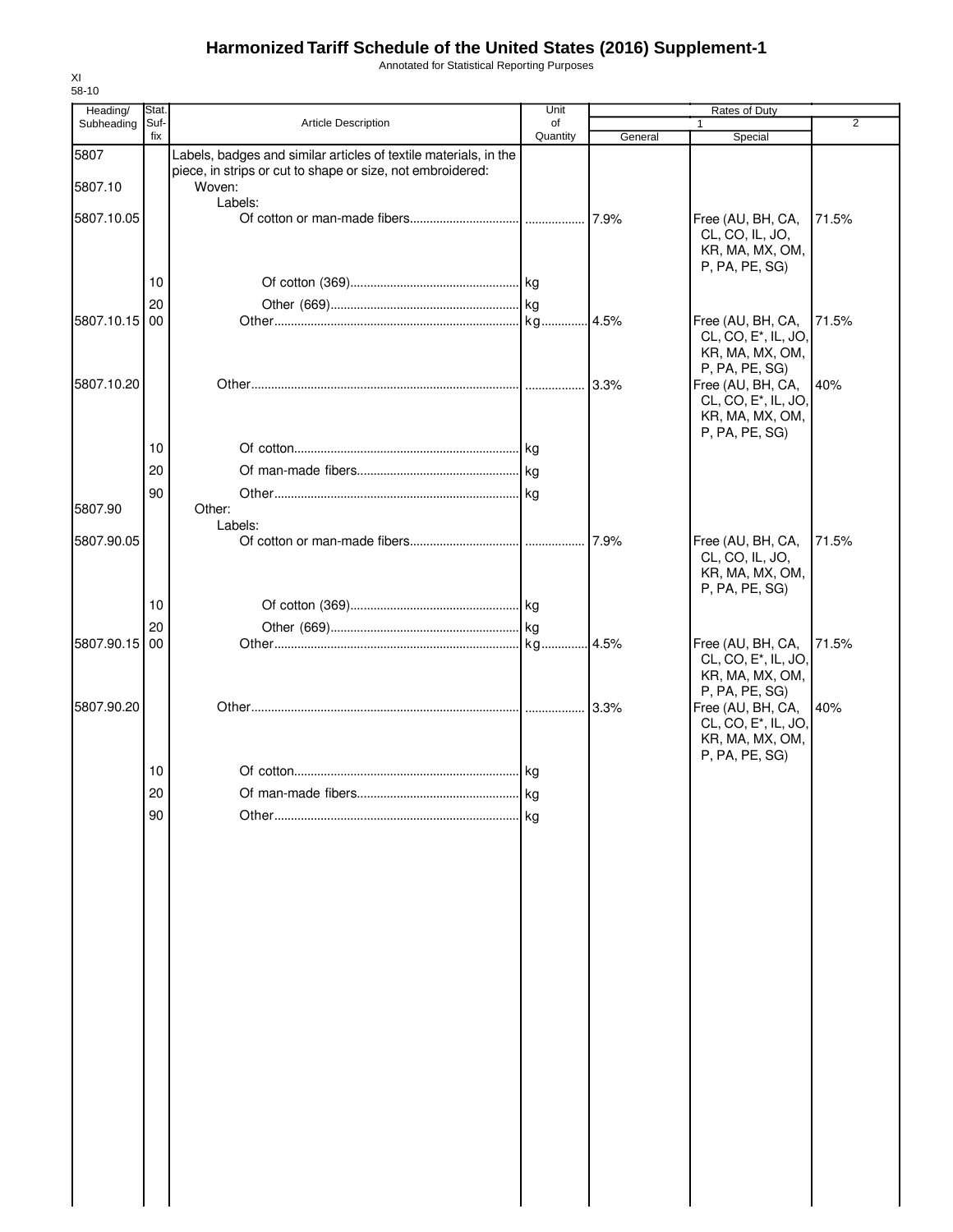Annotated for Statistical Reporting Purposes

| Heading/                 | Stat. |                                                                                                                                                                                                  | Unit     |         | Rates of Duty                                                                              |                |
|--------------------------|-------|--------------------------------------------------------------------------------------------------------------------------------------------------------------------------------------------------|----------|---------|--------------------------------------------------------------------------------------------|----------------|
| Subheading               | Suf-  | <b>Article Description</b>                                                                                                                                                                       | of       |         | $\mathbf{1}$                                                                               | $\overline{2}$ |
|                          | fix   |                                                                                                                                                                                                  | Quantity | General | Special                                                                                    |                |
| 5808                     |       | Braids in the piece; ornamental trimmings in the piece, without<br>embroidery, other than knitted or crocheted; tassels, pompons<br>and similar articles:                                        |          |         |                                                                                            |                |
| 5808.10<br>5808.10.10 00 |       | Braids in the piece:<br>Suitable for making or ornamenting headwear:                                                                                                                             |          |         |                                                                                            | 25%            |
| 5808.10.40               | 00    |                                                                                                                                                                                                  |          |         |                                                                                            |                |
|                          |       |                                                                                                                                                                                                  |          |         | Free (AU, BH, CA,<br>CL, CO, IL, JO,<br>KR, MA, MX, OM,<br>P, PA, PE, SG)                  | 90%            |
| 5808.10.50 00            |       | Other:                                                                                                                                                                                           |          |         |                                                                                            | 90%            |
| 5808.10.70               | 00    |                                                                                                                                                                                                  |          |         | Free (AU, BH, CA,<br>CL, CO, IL, JO,<br>KR, MA, MX, OM,<br>P, PA, PE, SG)                  | 90%            |
| 5808.10.90 00            |       |                                                                                                                                                                                                  |          | .4.2%   | Free (AU, BH, CA,<br>CL, CO, E <sup>*</sup> , IL, JO,<br>KR, MA, MX, OM,<br>P, PA, PE, SG) | 90%            |
| 5808.90.00               |       |                                                                                                                                                                                                  |          | 3.9%    | Free (AU, BH, CA,<br>CL, CO, E <sup>*</sup> , IL, JO,<br>KR, MA, MX, OM,                   | 90%            |
|                          | 10    |                                                                                                                                                                                                  |          |         | P, PA, PE, SG)                                                                             |                |
|                          | 90    |                                                                                                                                                                                                  |          |         |                                                                                            |                |
| 5809.00.00               |       | 00 Woven fabrics of metal thread and woven fabrics of metalized<br>yarn of heading 5605, of a kind used in apparel, as furnishing<br>fabrics or for similar purposes, not elsewhere specified or | $m2$ .   | 14.9%   | Free (AU, BH, CA,                                                                          | 81%            |
|                          |       |                                                                                                                                                                                                  | kg       |         | CL, CO, E <sup>*</sup> , IL, JO,<br>KR, MA, MX, OM,<br>P, PA, PE, SG)                      |                |
|                          |       |                                                                                                                                                                                                  |          |         |                                                                                            |                |

XI 58-11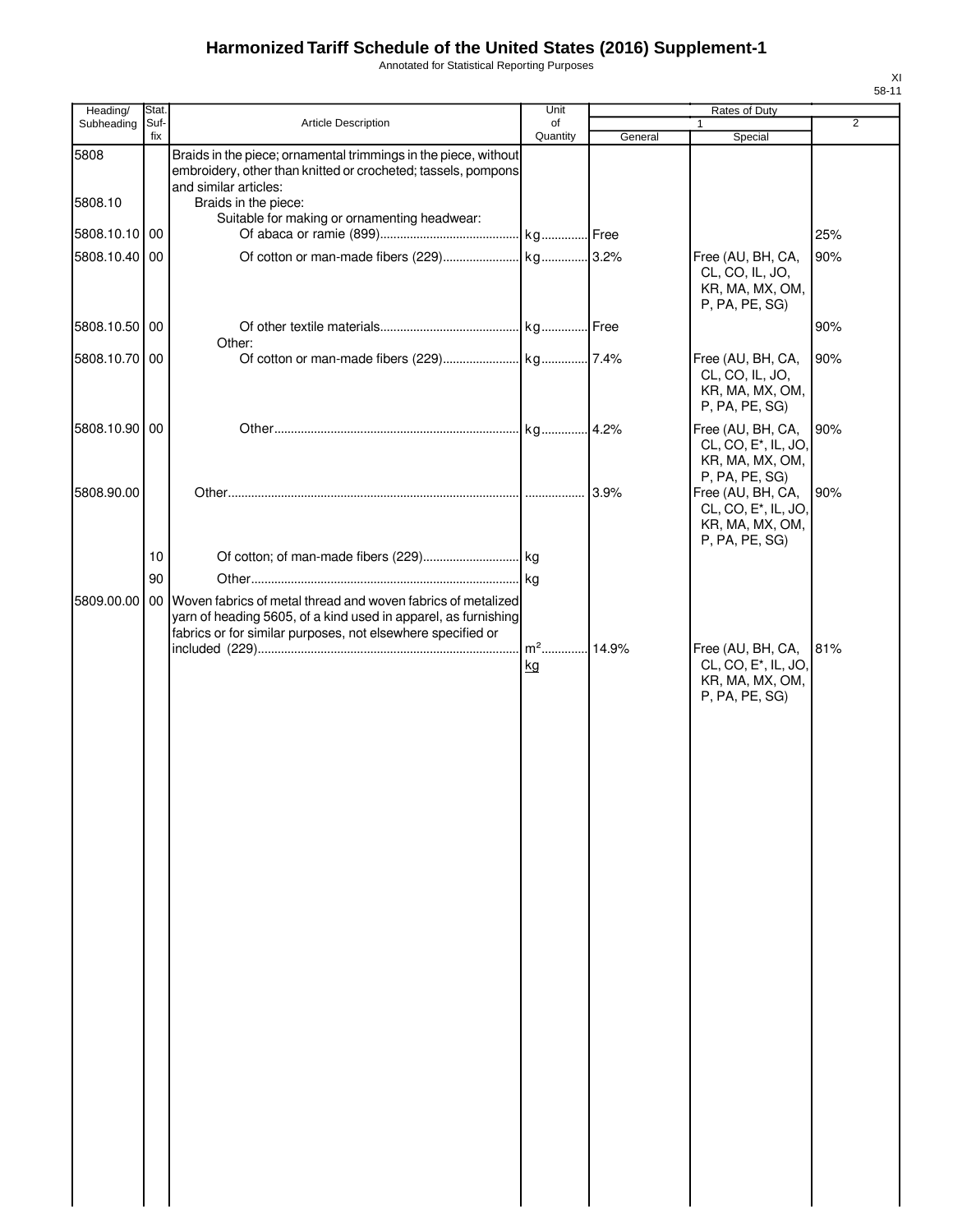Annotated for Statistical Reporting Purposes

| 58-12<br>Heading/        | Stat. |                                                                                                     | Unit     |                               | Rates of Duty                                                                              |                               |
|--------------------------|-------|-----------------------------------------------------------------------------------------------------|----------|-------------------------------|--------------------------------------------------------------------------------------------|-------------------------------|
| Subheading               | Suf-  | <b>Article Description</b>                                                                          | of       |                               | 1                                                                                          | $\overline{2}$                |
|                          | fix   |                                                                                                     | Quantity | General                       | Special                                                                                    |                               |
| 5810<br>5810.10.00 00    |       | Embroidery in the piece, in strips or in motifs:                                                    |          |                               | Free (AU, BH, CA,<br>CL, CO, E <sup>*</sup> , IL, JO,<br>KR, MA, MX, OM,<br>P, PA, PE, SG) | 90%                           |
| 5810.91.00               |       | Other embroidery:                                                                                   |          | See additional<br>U.S. note 1 | Free (AU, BH, CA,<br>CL, CO, IL, JO,<br>KR, MA, MX, OM,<br>P, PA, PE, SG)                  | See additional<br>U.S. note 1 |
|                          | 10    |                                                                                                     |          |                               |                                                                                            |                               |
|                          | 20    |                                                                                                     |          |                               |                                                                                            |                               |
| 5810.92<br>5810.92.10 00 |       | Of man-made fibers:                                                                                 |          | See additional<br>U.S. note 2 | Free (AU, BH, CA,<br>CL, CO, E <sup>*</sup> , IL, JO,<br>KR, MA, MX, OM,<br>P, PA, PE, SG) | See additional<br>U.S. note 2 |
| 5810.92.90               |       |                                                                                                     |          | See additional<br>U.S. note 3 | Free (AU, BH, CA,<br>CL, CO, IL, JO,<br>KR, MA, MX, OM,<br>P, PA, PE, SG)                  | See additional<br>U.S. note 3 |
|                          | 30    |                                                                                                     |          |                               |                                                                                            |                               |
|                          | 50    | Other:<br>On a ground fabric weighing less than<br>100 g/m <sup>2</sup> and of a width of more than |          |                               |                                                                                            |                               |
|                          | 80    |                                                                                                     |          |                               |                                                                                            |                               |
| 5810.99                  |       | Of other textile materials:                                                                         |          |                               |                                                                                            |                               |
| 5810.99.10               | 00    |                                                                                                     |          | U.S. note 4                   | Free (AU, BH, CA,<br>CL, CO, IL, JO,<br>KR, MA, MX, OM,<br>P, PA, PE, SG)                  | See additional<br>U.S. note 4 |
| 5810.99.90 00            |       |                                                                                                     |          | U.S. note 5                   | Free (AU, BH, CA,<br>CL, CO, E <sup>*</sup> , IL, JO,<br>KR, MA, MX, OM,<br>P, PA, PE, SG) | See additional<br>U.S. note 5 |

XI